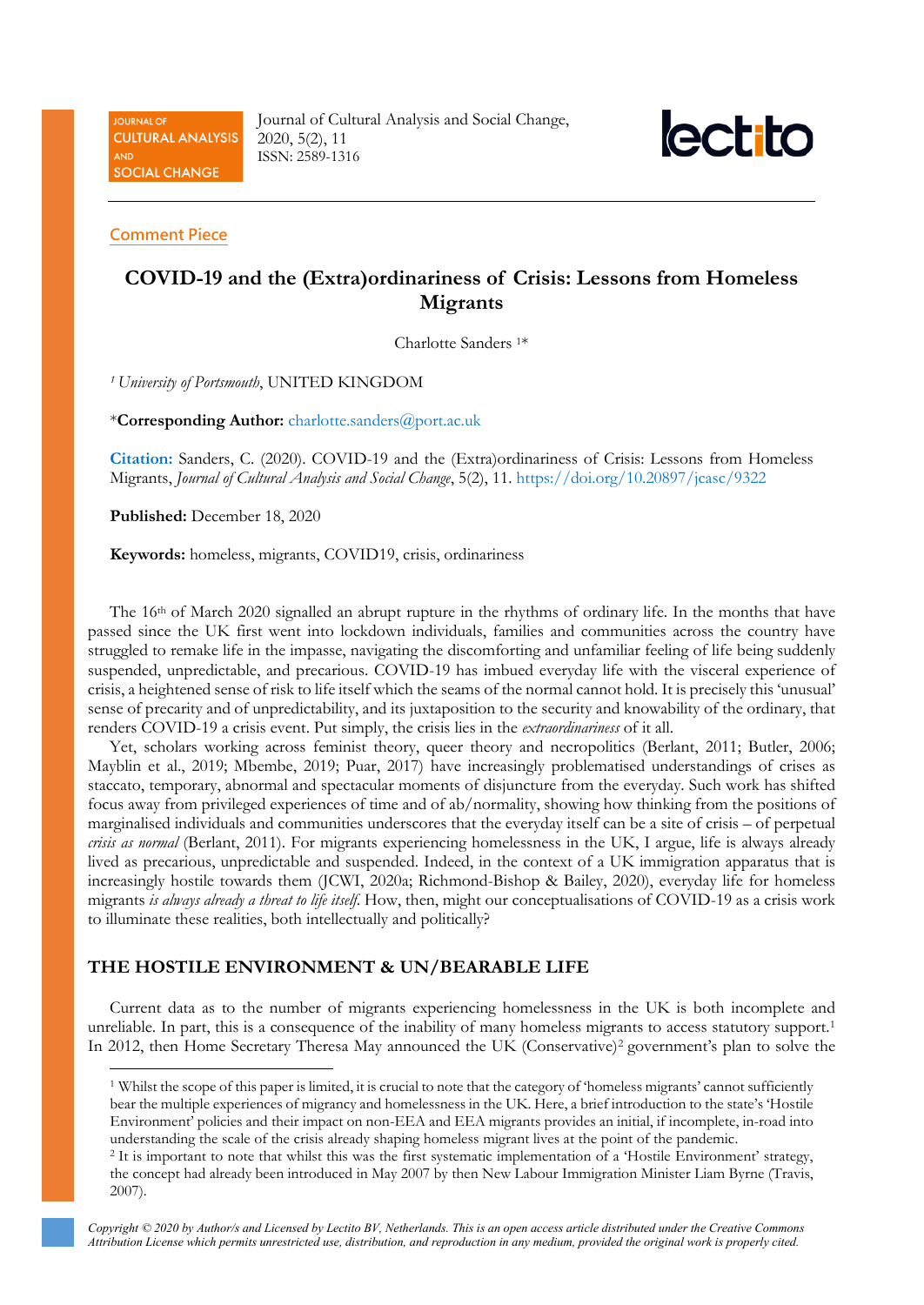'problem' of immigration by explicitly encouraging the unbearability of life in the UK for migrants; stating: 'The aim is to create, here in Britain, a really hostile environment for illegal immigrants' (JCWI, 2020a). Whilst the state claimed to be targeting 'illegal' immigrants, the Hostile Environment's reach has stretched far beyond that scope, with subsequent government policies broadening each year the number of migrants ineligible for statutory support. Today, all migrants from non-EEA countries who have not secured Indefinite Right to Remain in the UK are subject to what is known as a No Recourse to Public Funds, or NRPF, condition (Migration Observatory, 2020). The NRPF condition effectively forecloses access to welfare support, including Universal Credit (under which housing and jobseekers' benefits are now managed), and even admission to refuges for women fleeing abuse (JCWI, 2020b). For EEA migrants, the politics of in/eligibility is more complex, but from December 2013 the state has implemented various measures with the explicit goal of restricting EEA access to the welfare state (DWP, 2016). For example, whilst EEA migrants in employment are technically able to access the benefits system, the requirement to pass a 'Habitual Residence Test' and to provide proof of tax and National Insurance contributions (note that migrants are more likely to be coerced into uncontracted and exploitative forms of labour) forms an immense barrier that has been amplified further by the recent shift to Universal Credit (Boobis et al., 2019). After Brexit, these barriers are set to increase, leaving many more individuals subject to NRPF conditions.

Tellingly, 67% of the UK homelessness/immigration organisations surveyed by *Crisis* stated that migrant homelessness had risen between 2018 and 2019 (Boobis et al., 2019: 7). Research in London showed that in 2019 around *half* of the capital city's population of rough sleepers were non-UK nationals (ibid.: 21). That non-UK nationals make up around *one tenth* of the British population throws into stark relief the particular vulnerability of migrants to homelessness in contemporary Britain. In cutting off migrants from the support systems they need to survive, the state necessarily produces a racialised politics of precarity, which exposes migrants to harm in ways disproportionate to those constructed as 'natives'. Yet, homelessness also makes resolving one's immigration status – that is organising documentation, keeping track of appointments, and seeking necessary legal advice – extremely difficult (ibid.: 17). Indeed, homelessness organisations across the UK are increasingly challenged by the lack of options available to them in supporting migrants out of homelessness, just as the number of migrants approaching their services increases year-on-year (ibid.: 38). Finally, that Home Office decision-making processes are often excruciatingly long – taking years rather than months (ibid.: 42) – exacerbates the normalisation of crisis in the lives of homeless migrants.

Hostile Environment policies have and continue to mark migrant populations for harm, exposing increasing numbers of migrants to long term homelessness and destitution. In denying access to multiple forms of support, these policies directly target the viability of life in the UK, with the aim of discouraging settled and thriving futures for migrants. Indeed, in May 2020 the High Court found the rigidity of NRPF to be in contravention of Article 3 of the Human Rights Act, namely the prohibition of inhuman or degrading treatment (Shelter Blog, 2020; see also EHRC, 2018). The 'everyday', then, becomes a site of power through which the state manages 'difference', leaving particular individuals vulnerable to crisis in ways that exhaust their capacities to remake life – or even, to *bear* life, in Britain. It is this exhaustion that renders the Hostile Environment a mechanism for 'slow death' – a concept that Lauren Berlant offers for interrogating how the condition of being 'worn out by the activity of life-building' (2011: 44) functions to mark non-normative populations for death through the more subtle and insidious modes of violence which have categorised neoliberal modernity. Indeed, these connections between immigration policy, migrant precarity and population management have been made even more explicit in the government's recent announcement that rough sleeping may soon be considered *grounds for deportation* for some migrants (Grierson, 2020).

# **FAST DEATH/SLOW DEATH: COVID-19 & THE HOSTILE ENVIRONMENT**

So what is at stake for homeless migrants in constructions of 'crisis' as extra/ordinary? In March 2020, at the beginning of 'lockdown', the British government announced the *Everyone In* scheme, which has housed around 29,000 rough sleepers<sup>[3](#page-1-0)</sup> in emergency accommodation with the expressed aim of 'protecting some of the most vulnerable people in society from COVID-19' (Gov.uk, 2020). Yet, what this rhetoric of 'protecting' homeless individuals' obscures are the very policies that made those individuals' lives so precarious in the first place, particularly rough sleepers who are also migrants. Letting this go uninterrogated risks our own complicity in the normalisation of suffering prior to COVID-19, and also leaves unquestioned what might happen to marginalised communities 'after' the pandemic has ended. Indeed, thinking of crisis as a complex continuum of experience that 'unfolds' through the ordinary (Berlant, 2011: 10) destabilises the very utility of 'pre', 'during' and 'post' crisis as a temporal taxonomy.

<span id="page-1-0"></span><sup>&</sup>lt;sup>3</sup> This figure also includes some individuals who were being sheltered on a night-by-night basis in hostels, church halls and other venues where isolation was not possible.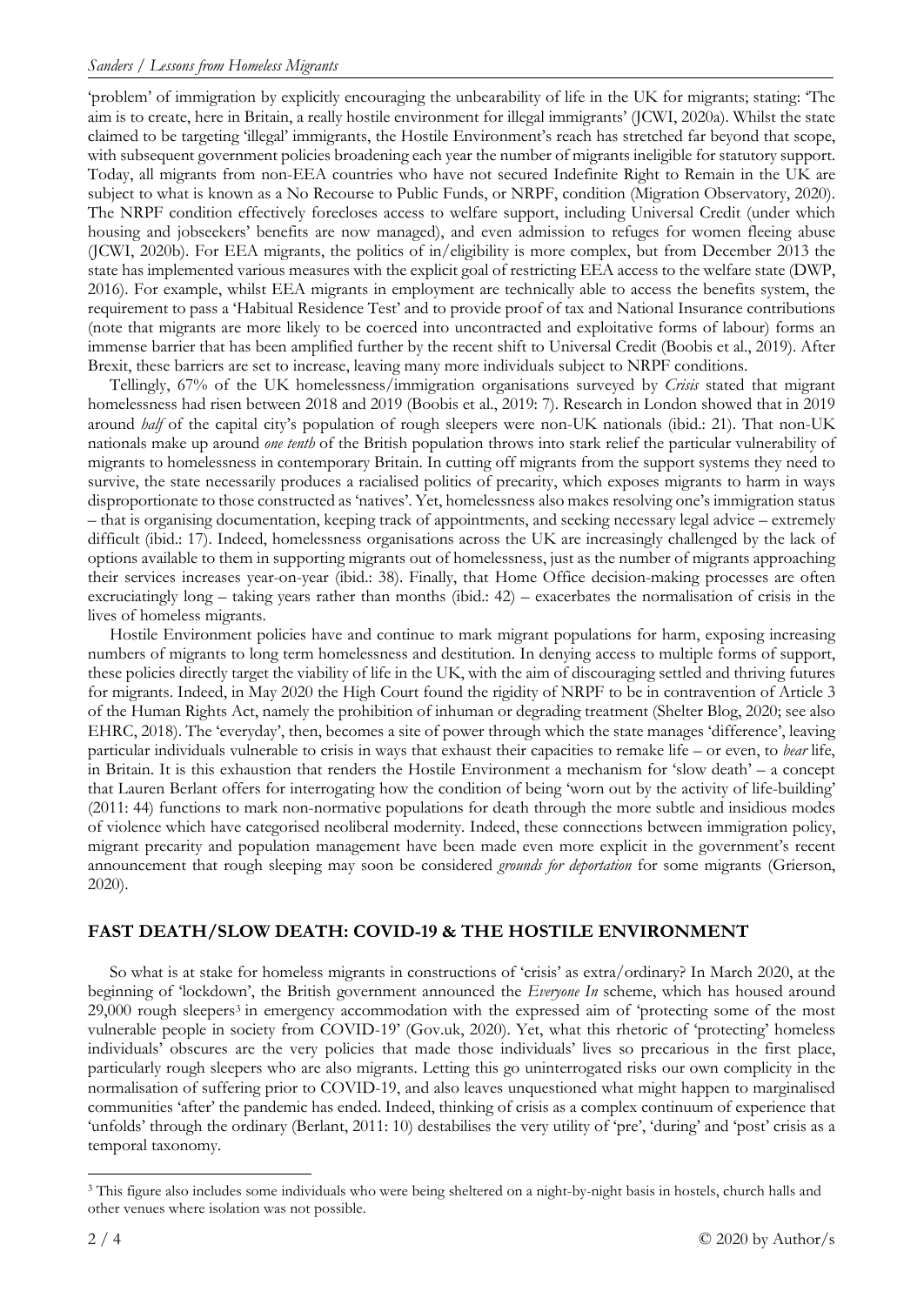Whilst *Everyone In* may be protecting homeless migrants from the immediate death threat of COVID-19 – and in temporarily suspending eligibility criteria for statutory support might even constitute a moment of relief from the 'crisis ordinary' (Berlant, 2011: 9) I have described thus far - the extraordinariness of the scheme maintains the status quo that permits the everyday to be a site of slow death, maintained and experienced through the racialised management of access to statutory support, and invisibilised through its very normalisation. Clearly, academic engagement with 'crisis' will continue to proliferate as a result of COVID-19, but neglecting to think critically about the assumptions upon which our common-sense (privileged) understandings of crisis rest risks inadvertently obscuring – or even underwriting - state infra/structures of violence. Instead, thinking COVID-19 from the seldom thought positions of those most marginalised in our communities will illuminate the ways that the pandemic crisis is not a break in the normal but rather, as Berlant suggests, 'an amplification of something [already] in the works' (ibid.: 10). This is crucial for assuring that our intellectual work remains politically vigilant. More specifically, for homeless migrants this will ensure that combatting the fatal force of COVID-19 does not leave unquestioned the slower risks to life itself that so many face in these hostile times.

### **ACKNOWLEDGEMENTS**

Dr. Charlotte Sanders writes as Senior Research Associate on the project 'Homelessness during the COVID-19 Pandemic: Homeless Migrants in a Global Crisis'. This research is enabled by UK Research and Innovation and the Economic and Social Research Council (Grant reference: ES/V011081/1). Principal Investigator: Dr. Simon Stewart, University of Portsmouth, UK.

#### **REFERENCES**

Berlant, L. (2011). *Cruel Optimism*. Durham, NC: Duke University Press.

- Boobis, S., Jacob, R. and Sanders, B. (2019). *A Home for All: Understanding Migrant Homelessness in Great Britain.* London: Crisis.
- Butler, J. (2006). *Precarious Life: Power, Mourning, Violence*. London: Verso.
- DWP (Department for Work & Pensions). (2016). Analysis of EEA Migrants' Access to Income-Related Benefits Measures: Analysis Relating to the Measures Introduced to Restrict Access to Income-Related Benefits for EEA Migrants from December 2013. Available at [https://assets.publishing.service.gov.uk/government/](https://assets.publishing.service.gov.uk/government/uploads/system/uploads/attachment_data/file/548225/analysis-of-eea-migrants-access-to-income-related-benefits-measures.pdf) [uploads/system/uploads/attachment\\_data/file/548225/analysis-of-eea-migrants-access-to-income-related](https://assets.publishing.service.gov.uk/government/uploads/system/uploads/attachment_data/file/548225/analysis-of-eea-migrants-access-to-income-related-benefits-measures.pdf)[benefits-measures.pdf](https://assets.publishing.service.gov.uk/government/uploads/system/uploads/attachment_data/file/548225/analysis-of-eea-migrants-access-to-income-related-benefits-measures.pdf) (Accessed 25 November 2020).
- EHRC (Equality & Human Rights Commission). (2018). Article 3: Freedom from Torture and Inhuman or Degrading Treatment. Available at [https://www.equalityhumanrights.com/en/human-rights-act/article-3](https://www.equalityhumanrights.com/en/human-rights-act/article-3-freedom-torture-and-inhuman-or-degrading-treatment) [freedom-torture-and-inhuman-or-degrading-treatment](https://www.equalityhumanrights.com/en/human-rights-act/article-3-freedom-torture-and-inhuman-or-degrading-treatment) (Accessed 25 November 2020).
- Gov.uk. (2020). £105 Million to Keep Rough Sleepers Safe and Off the Streets During Coronavirus Pandemic, *UK Government Press Release*. Available at [https://www.gov.uk/government/news/105-million-to-keep-rough](https://www.gov.uk/government/news/105-million-to-keep-rough-sleepers-safe-and-off-the-streets-during-coronavirus-pandemic)[sleepers-safe-and-off-the-streets-during-coronavirus-pandemic](https://www.gov.uk/government/news/105-million-to-keep-rough-sleepers-safe-and-off-the-streets-during-coronavirus-pandemic) (Accessed 25 November 2020).
- Grierson, J. (2020, October 21). Foreign Rough Sleepers Face Deportation from UK Post-Brexit, *The Guardian Online*. [https://www.theguardian.com/uk-news/2020/oct/21/foreign-rough-sleepers-face-deportation-from](https://www.theguardian.com/uk-news/2020/oct/21/foreign-rough-sleepers-face-deportation-from-uk-post-brexit)[uk-post-brexit](https://www.theguardian.com/uk-news/2020/oct/21/foreign-rough-sleepers-face-deportation-from-uk-post-brexit) (Accessed 25 November 2020).
- JCWI (The Joint Council for the Welfare of Immigrants). (2020a) The Hostile Environment Explained. Available at<https://www.jcwi.org.uk/the-hostile-environment-explained> (Accessed 25 November 2020).
- JCWI (The Joint Council for the Welfare of Immigrants). (2020b). Westminster Hall Debate: No Recourse to Public Funds. Available at <https://www.jcwi.org.uk/westminster-hall-debate-nrpf> (Accessed 25 November 2020).
- Mayblin, L., Wake, M. and Kazemi, M. (2019). Necropolitics & the Slow Violence of the Everyday: Asylum Seeker Welfare in the Postcolonial Present. *Sociology*, 54(1), 107-123.<https://doi.org/10.1177/0038038519862124>
- Mbembe, A. (2019). *Necropolitics*. Durham, NC: Duke University Press.<https://doi.org/10.1515/9781478007227>
- Migration Observatory. (2020). Between a Rock and a Hard Place: The COVID-19 Crisis and Migrants with No Recourse to Public Funds. Available at [https://migrationobservatory.ox.ac.uk/resources/commentaries/](https://migrationobservatory.ox.ac.uk/resources/commentaries/between-a-rock-and-a-hard-place-the-covid-19-crisis-and-migrants-with-no-recourse-to-public-funds-nrpf/) [between-a-rock-and-a-hard-place-the-covid-19-crisis-and-migrants-with-no-recourse-to-public-funds-nrpf/](https://migrationobservatory.ox.ac.uk/resources/commentaries/between-a-rock-and-a-hard-place-the-covid-19-crisis-and-migrants-with-no-recourse-to-public-funds-nrpf/) (Accessed at 25 November 2020).
- Puar, J. (2017). *The Right to Maim: Debility, Capacity, Disability*. Durham, NC: Duke University Press. <https://doi.org/10.1515/9780822372530>
- Richmond-Bishop, I. and Bailey, S. (2020). The "Hostile Environment" in the UK: A Barrier to Achieving the SDGs. Available at<https://www.socialwatch.org/node/18516> (Accessed 25 November 2020).